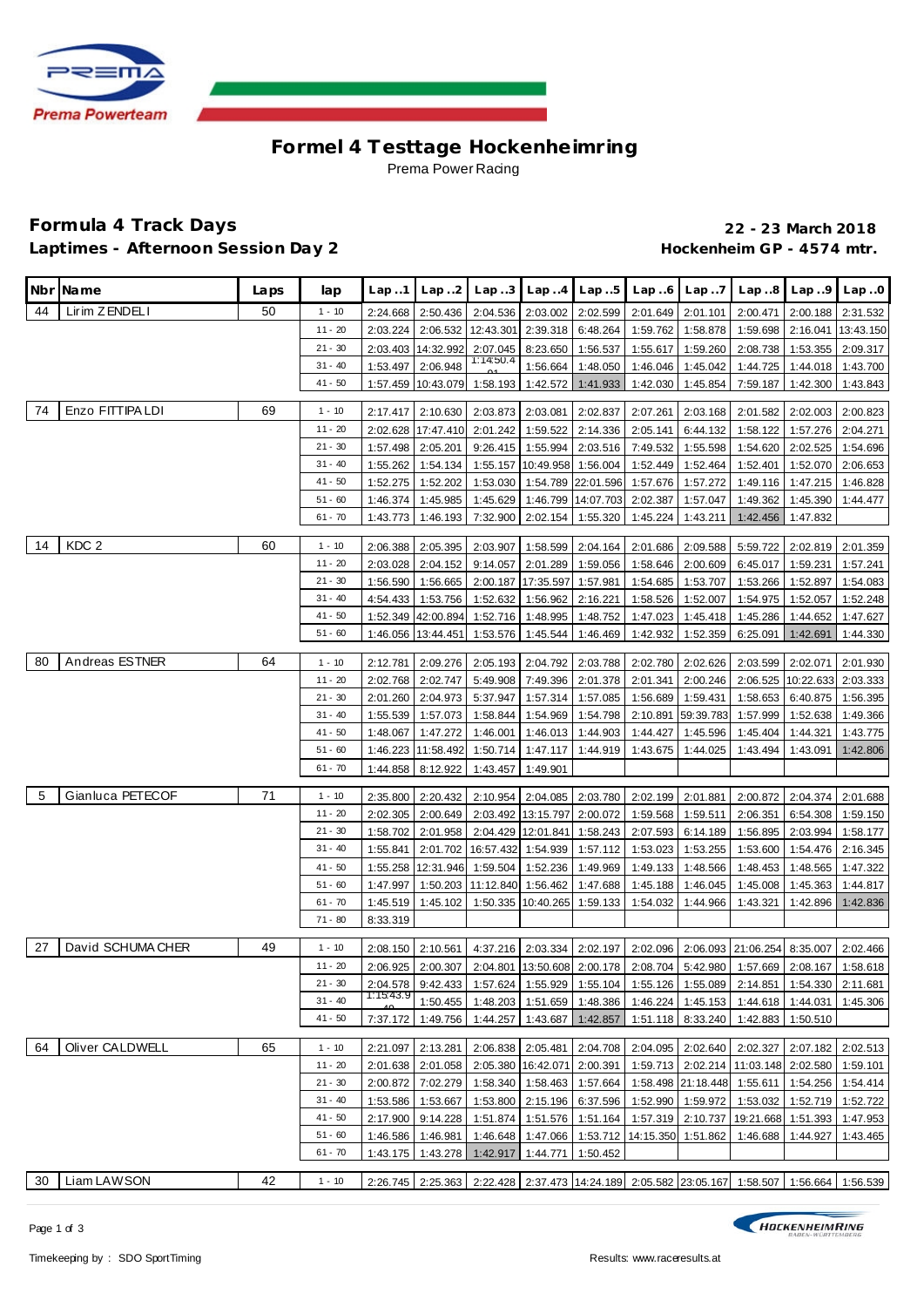

## **Formel 4 Testtage Hockenhe imring** Prema Power Racing

#### **Formula 4 Track Days 22 - 23 March 2018** Laptimes - Afternoon Session Day 2 **Accession 1 and Access 2 and Access 2 and Access** Hockenheim GP - 4574 mtr.

|                | Nbr Name           | Laps | lap                    | Lap.1                | Lap.2                | Lap.3                | Lap.4                       | Lap.5                               |                      | $Lap.6$ $Lap.7$      | Lap.8                | Lap.9                | Lap.0                |
|----------------|--------------------|------|------------------------|----------------------|----------------------|----------------------|-----------------------------|-------------------------------------|----------------------|----------------------|----------------------|----------------------|----------------------|
|                |                    |      | $11 - 20$              | 53:52.099            | 1:53.069             | 1:51.948             |                             | 1:51.764 1:57.270                   | 1:53.098             | 1:58.684             | 17:25.518 1:50.746   |                      | 1:48.548             |
|                |                    |      | $21 - 30$              | 1:51.715             | 1:51.350             | 1:46.235             | 1:45.575                    | 1:46.361                            | 1:45.327             | 1:45.330             | 1:45.100             | 1:45.022             | 1:46.184             |
|                |                    |      | $31 - 40$              | 18:35.119            | 1:53.815             | 1:49.425             | 1:44.193                    | 1:43.197                            | 1:42.978             | 1:43.215             | 1:43.396             | 1:51.746             | 7:47.604             |
|                |                    |      | $41 - 50$              | 1:43.914             | 1:49.498             |                      |                             |                                     |                      |                      |                      |                      |                      |
|                |                    | 47   |                        |                      |                      |                      |                             |                                     |                      |                      |                      |                      |                      |
| 21             | Charles WEERTS     |      | $1 - 10$               | 2:08.890             | 2:09.117             | 2:10.132             |                             | 2:18.881 10:19.599 2:01.682         |                      |                      | 2:04.004 24:27.762   | 1:59.813             | 1:58.608             |
|                |                    |      | $11 - 20$              | 1:57.611             | 2:01.255             |                      |                             | 19:17.798 1:56.371 1:55.015         | 1:54.460             | 1:53.985             | 1:55.163             | 1:53.389             | 1:53.693             |
|                |                    |      | $21 - 30$              | 1:53.429             | 1:53.326             | 1:58.960             |                             | 41:28.378 1:54.363                  | 1:50.530             | 1:47.449             | 1:46.623             | 1:45.826             | 1:45.571             |
|                |                    |      | $31 - 40$<br>$41 - 50$ | 1:45.449             | 1:45.406<br>1:43.217 | 1:45.349<br>1:43.099 | 1:45.180<br>1:45.193        | 1:53.730<br>7:24.356                | 1:46.434             | 21:01.577            | 1:48.712             | 1:45.014             | 1:44.060             |
|                |                    |      |                        | 1:43.686             |                      |                      |                             |                                     | 1:43.048             | 1:50.500             |                      |                      |                      |
| $\overline{2}$ | Frederik V ESTI    | 54   | $1 - 10$               | 2:12.743             | 2:09.829             | 2:09.320             | 2:21.864                    | 8:06.083                            | 2:01.125             | 2:00.227             | 2:00.739             | 2:06.358             | 23:12.898            |
|                |                    |      | $11 - 20$              | 2:00.806             | 1:57.580             | 1:56.654             | 2:01.067                    | 18:45.139                           | 1:56.420             | 1:55.081             | 1:54.520             | 1:54.210             | 2:03.731             |
|                |                    |      | $21 - 30$              | 1:58.590             | 1:56.190             | 1:53.459             | 2:02.549                    | 1:53.562                            |                      | 1:59.016 38:46.245   | 1:55.126             | 1:50.757             | 1:48.237             |
|                |                    |      | $31 - 40$              | 1:47.208             | 1:46.460             | 1:46.612             | 1:45.655                    | 1:45.510                            | 1:45.071             | 1:45.539             | 1:48.507             | 9:33.514             | 1:51.428             |
|                |                    |      | $41 - 50$              | 1:47.027             | 1:43.851             | 1:45.032             | 1:43.520                    | 1:43.774                            | 1:44.103             | 1:43.080             | 1:44.611             | 7:48.258             | 1:48.701             |
|                |                    |      | $51 - 60$              | 1:57.994             | 6:48.383             | 1:43.341             | 1:44.364                    |                                     |                      |                      |                      |                      |                      |
| 23             | Joey ALDERS        | 51   | $1 - 10$               | 3:07.347             | 5:53.477             | 2:08.168             |                             | 2:03.976 2:02.468                   |                      | 2:13.505 10:25.313   | 2:04.127             | 2:09.920             | 7:26.632             |
|                |                    |      | $11 - 20$              | 2:04.756             | 2:00.617             | 2:00.193             |                             | 2:01.543 2:10.067                   | 11:16.684            | 3:14.512             | 8:24.760             | 2:38.918             | 3:00.087             |
|                |                    |      | $21 - 30$              | 2:32.383             | 50:09.594            | 1:54.741             | 1:52.717                    | 1:52.200                            | 1:58.224             | 6:58.723             | 1:54.564             | 1:51.990             | 1:51.816             |
|                |                    |      | $31 - 40$              | 1:50.824             | 1:49.619             | 1:48.584             | 1:47.457                    | 1:47.166                            | 1:48.107             | 1:45.858             | 1:50.296             | 17:22.089            | 1:49.206             |
|                |                    |      | $41 - 50$              | 1:46.160             | 1:45.558             | 1:44.241             | 1:43.952                    | 1:43.948                            | 1:43.147             | 1:43.126             | 2:03.027             | 6:47.289             | 1:49.372             |
|                |                    |      | $51 - 60$              | 1:48.067             |                      |                      |                             |                                     |                      |                      |                      |                      |                      |
|                |                    |      |                        |                      |                      |                      |                             |                                     |                      |                      |                      |                      |                      |
| $\overline{4}$ | MÜCKE 1            | 63   | $1 - 10$               | 2:14.033             | 2:07.381             | 2:37.094             | 2:08.487                    | 2:06.157                            | 2:04.701             | 2:04.708             | 2:15.496             | 2:04.360             | 2:03.602             |
|                |                    |      | $11 - 20$              | 2:03.543             | 2:14.180             | 29:00.582            | 2:05.513                    | 2:02.974                            | 2:09.854             | 2:00.913             | 2:10.850             | 8:28.432             | 1:59.728             |
|                |                    |      | $21 - 30$<br>$31 - 40$ | 1:59.397             | 2:06.114             | 10:20.325            | 2:00.639                    | 1:57.718                            | 1:58.985             | 1:56.314             | 1:55.380             | 1:55.228             | 1:54.647             |
|                |                    |      | 41 - 50                | 1:54.358             | 1:53.599             | 1:56.602             | 45:44.871 1:54.285          |                                     | 1:50.577             | 1:48.403             | 1:47.135             | 1:46.897             | 1:46.030             |
|                |                    |      | $51 - 60$              | 1:45.038<br>1:43.781 | 1:44.866<br>1:43.760 | 1:44.772<br>1:44.319 | 1:45.716<br>1:44.271        | 1:48.149<br>1:43.191                | 9:47.174<br>1:46.582 | 1:46.545<br>5:53.029 | 1:46.529<br>1:48.410 | 1:44.756<br>1:44.668 | 1:45.023<br>1:55.297 |
|                |                    |      | $61 - 70$              | 7:19.310             | 1:47.552             | 1:49.786             |                             |                                     |                      |                      |                      |                      |                      |
|                |                    |      |                        |                      |                      |                      |                             |                                     |                      |                      |                      |                      |                      |
| 33             | Jack DOOHAN        | 66   | $1 - 10$               | 2:17.374             | 2:11.278             | 2:06.776             |                             | 2:05.449 2:06.330                   |                      | 2:04.149 2:03.272    | 2:02.494             | 2:02.293             | 2:03.557             |
|                |                    |      | $11 - 20$              | 2:02.525             | 2:08.404             | 11:35.378            |                             | 8:13.463 2:02.016                   |                      | 1:59.469 35:18.557   | 6:35.726             | 1:58.340             | 1:56.679             |
|                |                    |      | $21 - 30$              | 1:57.411             | 2:01.714             |                      |                             | 11:38.915 1:55.061   1:54.616       | 1:54.841             | 1:55.390             | 1:54.869             | 1:54.638             | 1:54.746             |
|                |                    |      | $31 - 40$              | 2:01.602             | 7:17.443             | 1:53.278             | 1:53.151                    | 1:52.984                            | 1:52.561             | 1:53.016             | 1:53.112             | 1:58.654             | 15:08.924            |
|                |                    |      | $41 - 50$              | 1:54.563             | 1:49.755             | 1:48.107             | 1:47.266                    | 1:47.582                            | 1:46.281             | 1:46.567             | 1:45.395             | 1:45.156             | 1:45.012             |
|                |                    |      | $51 - 60$              | 1:48.957             | 7:33.970             | 1:46.207             | 1:45.299                    | 1:44.233                            | 1:43.978             | 1:44.417             | 1:44.220             | 1:44.189             | 1:49.464             |
|                |                    |      | $61 - 70$              |                      | 6:00.779 1:49.184    |                      |                             | 1:46.947 1:43.283 1:51.170 1:52.499 |                      |                      |                      |                      |                      |
| 28             | Mick WISHOFER      | 49   | $1 - 10$               | 2:14.883             | 2:44.860             | 2:05.402             |                             | 2:05.744 2:02.389                   |                      | 2:07.674 2:02.216    | 2:01.450             | 2:02.508             | 2:02.758             |
|                |                    |      | 11 - 20                | 2:08.871             | 2:03.650             |                      |                             | 14:13.102 7:32.359 2:36.021         |                      | 2:03.533 2:01.562    | 1:59.908             | 14:28.841            | 2:02.320             |
|                |                    |      | $21 - 30$              | 7:39.337             | 2:00.684             | 1:59.101             | 1:56.681                    | 2:02.304                            | 10:15.299            | 1:56.818             | 1:54.905             | 1:54.313             | 1:54.197             |
|                |                    |      | $31 - 40$              | 1:53.295             | 1:55.088             | 1:19:14.0            |                             | 2:05.107 2:02.929                   | 1:57.847             | 1:48.826             | 1:45.766             | 1:45.082             | 1:44.648             |
|                |                    |      | $41 - 50$              | 11:53.362            | 1:53.783             | 1:49.317             | 1:48.062                    | 1:43.431                            | 1:49.737             | 7:37.856             | 1:43.780             | 1:45.570             |                      |
|                |                    |      |                        |                      |                      |                      |                             |                                     |                      |                      |                      |                      |                      |
| 26             | MÜCKE <sub>3</sub> | 52   | $1 - 10$               | 2:09.697             | 2:08.768             | 2:07.692             | 2:05.994                    | 2:05.598                            | 2:05.198             | 2:04.524             | 2:03.853             | 2:35.759             | 2:04.288             |
|                |                    |      | 11 - 20                | 2:02.814             | 2:09.201             | 16:30.301            |                             | 2:03.349 2:03.426                   | 2:13.409             | 7:19.220             | 2:02.033             | 2:00.472             | 2:01.298             |
|                |                    |      | $21 - 30$              |                      | 43:06.869 1:56.672   | 1:54.786             | 1:53.991                    | 1:53.372                            | 1:53.232             | 1:53.325             | 1:52.945             | 1:54.611             | 2:01.656             |
|                |                    |      | $31 - 40$              |                      | 45:58.066 1:55.849   | 1:51.821             | 1:51.896                    | 1:47.676                            | 1:46.571             | 1:50.198             | 1:49.765             | 1:45.851             | 1:46.346             |
|                |                    |      | 41 - 50<br>$51 - 60$   | 1:45.843             | 1:45.381             |                      | 1:54.694 14:53.127 1:56.140 |                                     | 1:51.135             | 1:48.774             | 1:44.188             | 1:53.257             | 7:36.766             |
|                |                    |      |                        |                      | 1:44.516 1:53.547    |                      |                             |                                     |                      |                      |                      |                      |                      |